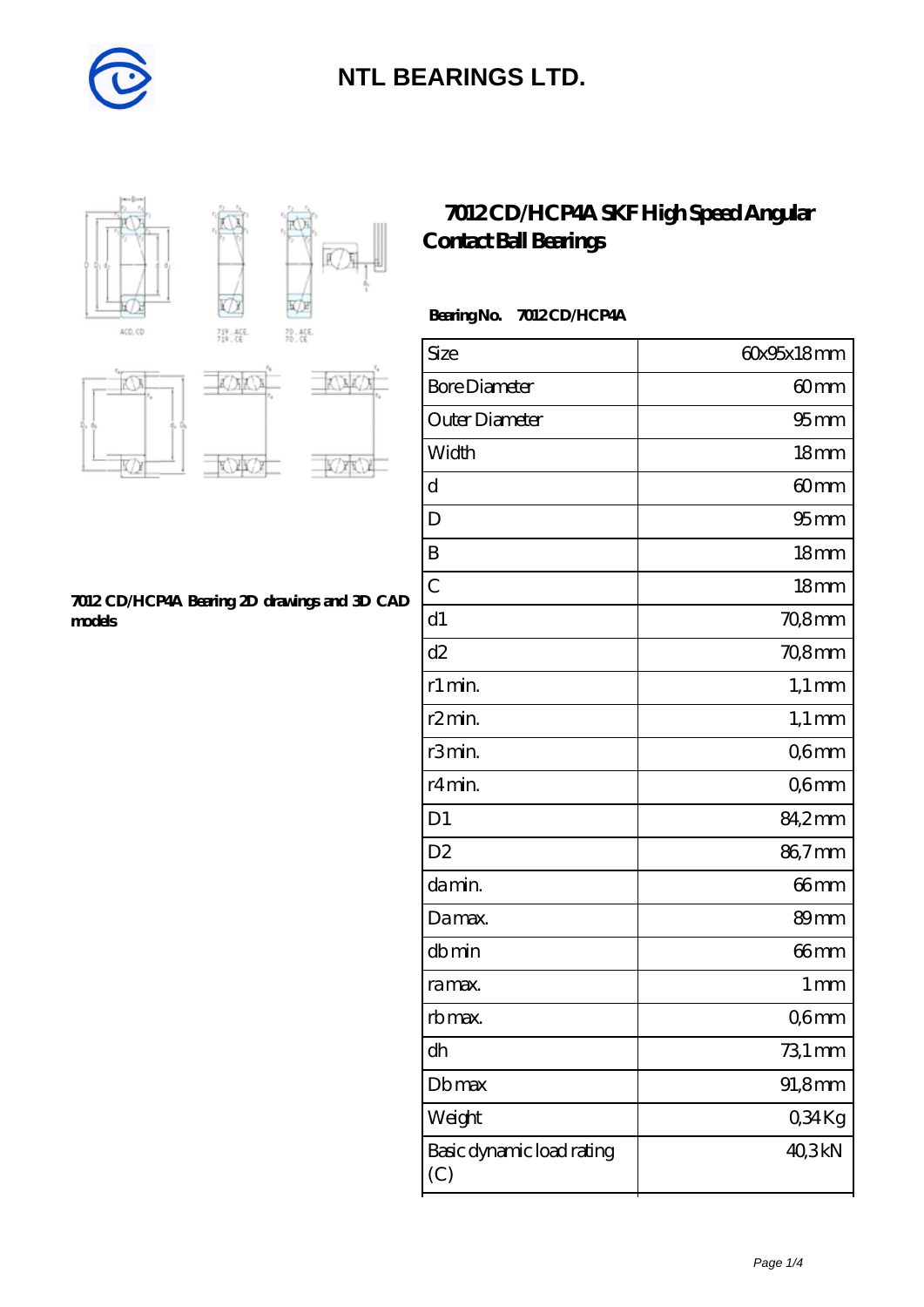

| Basic static load rating (CO) | 34,5kN                                                                                                                                                                                                                                |
|-------------------------------|---------------------------------------------------------------------------------------------------------------------------------------------------------------------------------------------------------------------------------------|
| (Grease) Lubrication Speed    | 17000r/min                                                                                                                                                                                                                            |
| (Oil) Lubrication Speed       | $2600$ r/min                                                                                                                                                                                                                          |
| Fatigue load limit (Pu)       | 1,5                                                                                                                                                                                                                                   |
| Category                      | Precision Ball Bearings                                                                                                                                                                                                               |
| Inventory                     | Q0                                                                                                                                                                                                                                    |
| Manufacturer Name             | <b>SKF</b>                                                                                                                                                                                                                            |
| Minimum Buy Quantity          | N/A                                                                                                                                                                                                                                   |
| Weight /Kilogram              | Ω                                                                                                                                                                                                                                     |
| Product Group                 | <b>BO4270</b>                                                                                                                                                                                                                         |
| Enclosure                     | Open                                                                                                                                                                                                                                  |
| Precision Class               | ABEC 7   ISO P4                                                                                                                                                                                                                       |
| Material - Ball               | Ceramic                                                                                                                                                                                                                               |
| Number of Bearings            | 1 (Single)                                                                                                                                                                                                                            |
| Contact Angle                 | 15Degree                                                                                                                                                                                                                              |
| Preload                       | None                                                                                                                                                                                                                                  |
| Raceway Style                 | 1 Rib Outer Ring                                                                                                                                                                                                                      |
| Cage Material                 | Phenolic                                                                                                                                                                                                                              |
| Rolling Element               | <b>Ball Bearing</b>                                                                                                                                                                                                                   |
| Flush Ground                  | No                                                                                                                                                                                                                                    |
| Inch - Metric                 | Metric                                                                                                                                                                                                                                |
| <b>Other Features</b>         | Single Row   Angular<br>Contact   High Capacity<br>Basic Design                                                                                                                                                                       |
| Long Description              | 60MM Bore; 95MM<br>Outside Diameter: 18MM<br>Width; Open Enclosure;<br>ABEC 7   ISO P4 Precision;<br>Ceramic Ball Material; 1<br>(Single) Bearing 15Degree<br>Contact Angle; Phenolic<br>Cage Material; 1 Rib Outer<br><b>Ring Ra</b> |
| Category                      | Precision Ball Bearings                                                                                                                                                                                                               |
| <b>UNSPSC</b>                 | 31171531                                                                                                                                                                                                                              |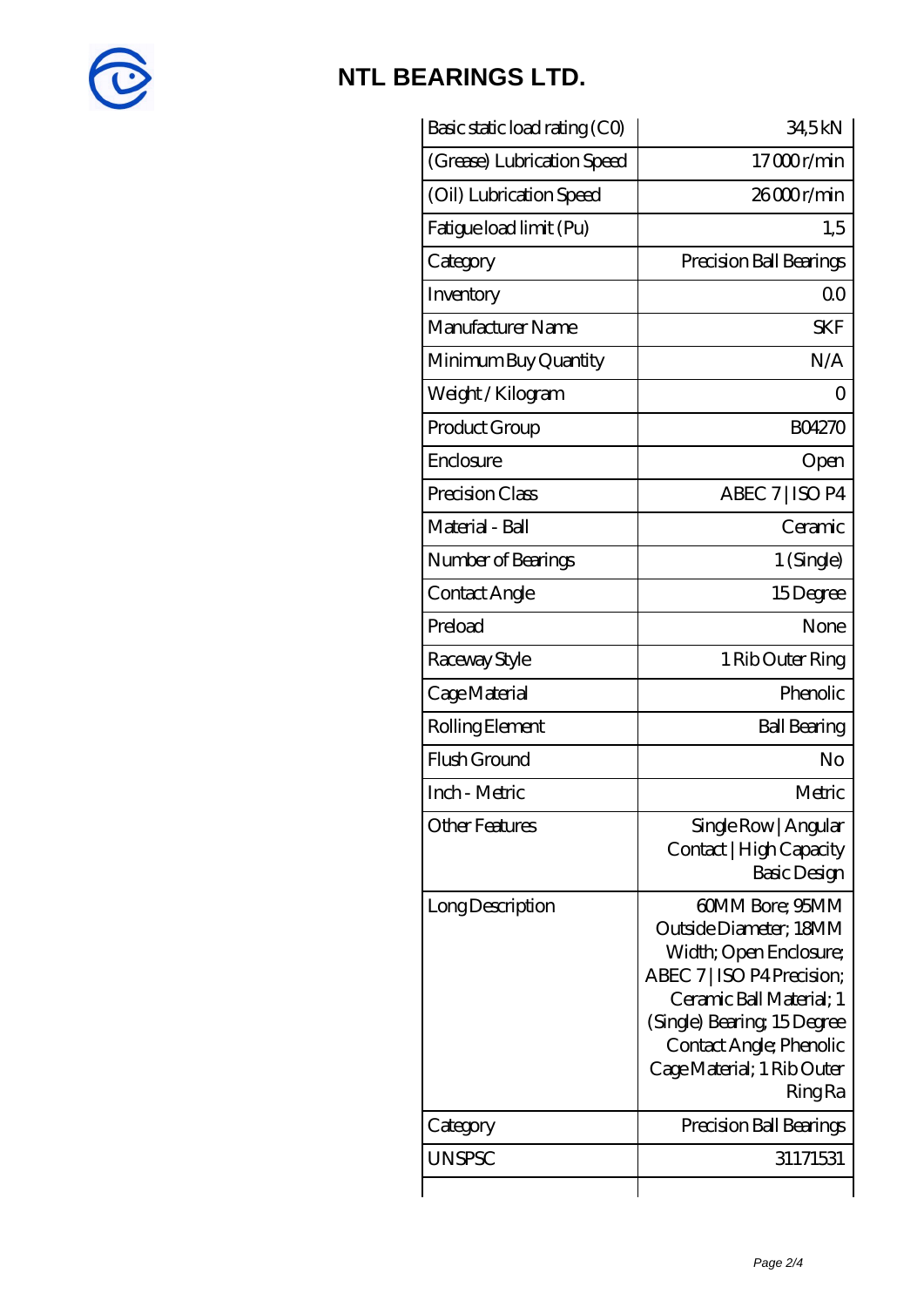

| Harmonized Tariff Code                      | 8482105028                  |
|---------------------------------------------|-----------------------------|
| Noun                                        | Bearing                     |
| Keyword String                              | <b>Ball Angular Contact</b> |
| Manufacturer URL                            | http://www.skf.com          |
| Bore                                        | 2362Inch   60Millimeter     |
| Outside Diameter                            | 374 Inch   95 Millimeter    |
| Width                                       | Q709Inch   18 Millimeter    |
| $d_1$                                       | $708$ mm                    |
| $\mathrm{d}_2$                              | 70.8mm                      |
| $D_1$                                       | 84.2mm                      |
| $r_{1,2}$ min.                              | $1.1 \,\mathrm{mm}$         |
| $r_{34}$ min.                               | 06 <sub>mm</sub>            |
| а                                           | 19.4mm                      |
| $d_a$ min.                                  | 66mm                        |
| $d_h$ min.                                  | 66 <sub>mm</sub>            |
| $D_a$ max.                                  | 89 <sub>mm</sub>            |
| $D_{\rm b}$ max.                            | 91.8mm                      |
| $r_a$ max.                                  | $1 \,\mathrm{mm}$           |
| $r_{\rm b}$ max.                            | 06 <sub>mm</sub>            |
| $d_n$                                       | $731 \,\mathrm{mm}$         |
| Basic dynamic load rating C                 | 40.3kN                      |
| Basic static load rating $C_0$              | 345kN                       |
| Fatigue load limit Pu                       | 1.5kN                       |
| Attainable speed for grease<br>lubrication  | 17000r/min                  |
| Attainable speed for oil-air<br>lubrication | 26000r/min                  |
| Ball diameter $D_w$                         | 11.112mm                    |
| Number of balls z                           | 19                          |
| Reference grease quantity<br>$G_{ref}$      | $54 \text{cm}^3$            |
| Preload class A $G_A$                       | 150N                        |
| Static axial stiffness, preload             | <i>77</i> Ν/μ m             |